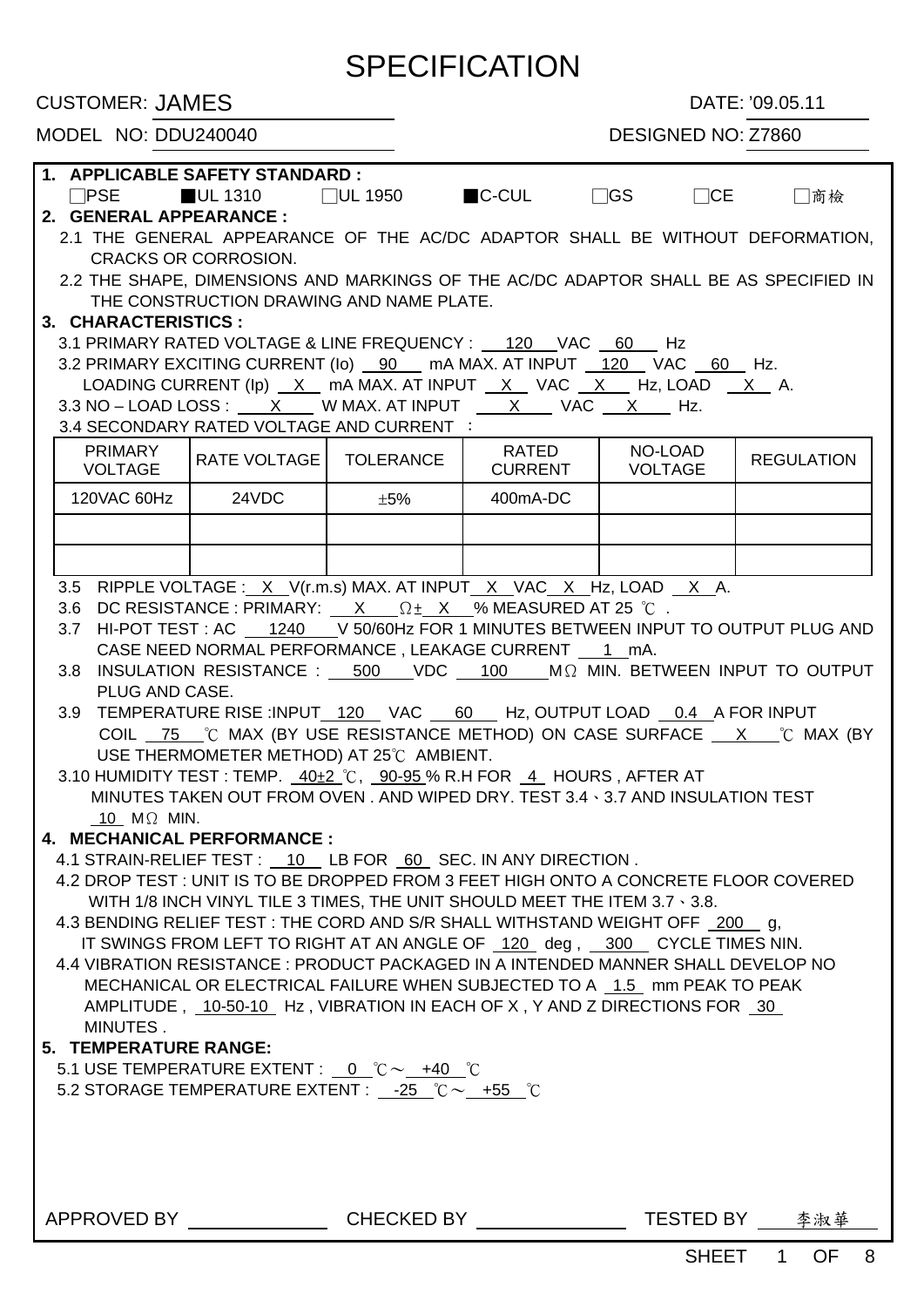## ELECTRICAL DATA

### **CUSTOMER: JAMES** DATE: '09.05.11

### MODEL NO: DDU240040 DESIGNED NO: Z7860

| <b>ITEM</b>                                                                       | SPEC.         | <b>SAMPLE</b> |   |              |                |   |   |                |              |   |    |
|-----------------------------------------------------------------------------------|---------------|---------------|---|--------------|----------------|---|---|----------------|--------------|---|----|
|                                                                                   |               | $\mathbf{1}$  | 2 | $\mathbf{3}$ | $\overline{4}$ | 5 | 6 | $\overline{7}$ | 8            | 9 | 10 |
| PRIMARY EXCITING CURRENT<br>INPUT 120 V-AC 60 Hz                                  | 90 mA<br>MAX. | 46            |   |              |                |   |   |                |              |   |    |
| <b>CURRENT</b><br>PRIMARY LOAD<br>INPUT 120 V-AC 60 Hz                            |               | 141           |   |              |                |   |   |                |              |   |    |
| SECONDARY #1 NO LOAD<br><b>DC</b><br><b>VOLTAGE</b>                               |               | 31.63         |   |              |                |   |   |                |              |   |    |
| SECONDARY #1 DC VOLTAGE<br>LOAD 400mA-DC                                          | 24V±5%        | 23.97         |   |              |                |   |   |                |              |   |    |
|                                                                                   |               |               |   |              |                |   |   |                |              |   |    |
|                                                                                   |               |               |   |              |                |   |   |                |              |   |    |
|                                                                                   |               |               |   |              |                |   |   |                |              |   |    |
|                                                                                   |               |               |   |              |                |   |   |                |              |   |    |
|                                                                                   |               |               |   |              |                |   |   |                |              |   |    |
|                                                                                   |               |               |   |              |                |   |   |                |              |   |    |
|                                                                                   |               |               |   |              |                |   |   |                |              |   |    |
|                                                                                   |               |               |   |              |                |   |   |                |              |   |    |
|                                                                                   |               |               |   |              |                |   |   |                |              |   |    |
|                                                                                   |               |               |   |              |                |   |   |                |              |   |    |
| TEMP RISE AFTER 4 HRS<br>WARM UP IN 25 °C AMBIENT                                 | 75 °C<br>MAX. | OK            |   |              |                |   |   |                |              |   |    |
| HI-POT<br>PRI. TO SEC. & CORE   AC 1240V  <br><b>TEST</b>                         |               | OK            |   |              |                |   |   |                |              |   |    |
| 卞                                                                                 |               |               |   |              |                |   |   |                |              |   |    |
| APPROVED BY ___________________CHECKED BY __________________TESTED BY ___________ |               |               |   |              |                |   |   |                |              |   |    |
|                                                                                   |               |               |   |              |                |   |   |                | SHEET 2 OF 8 |   |    |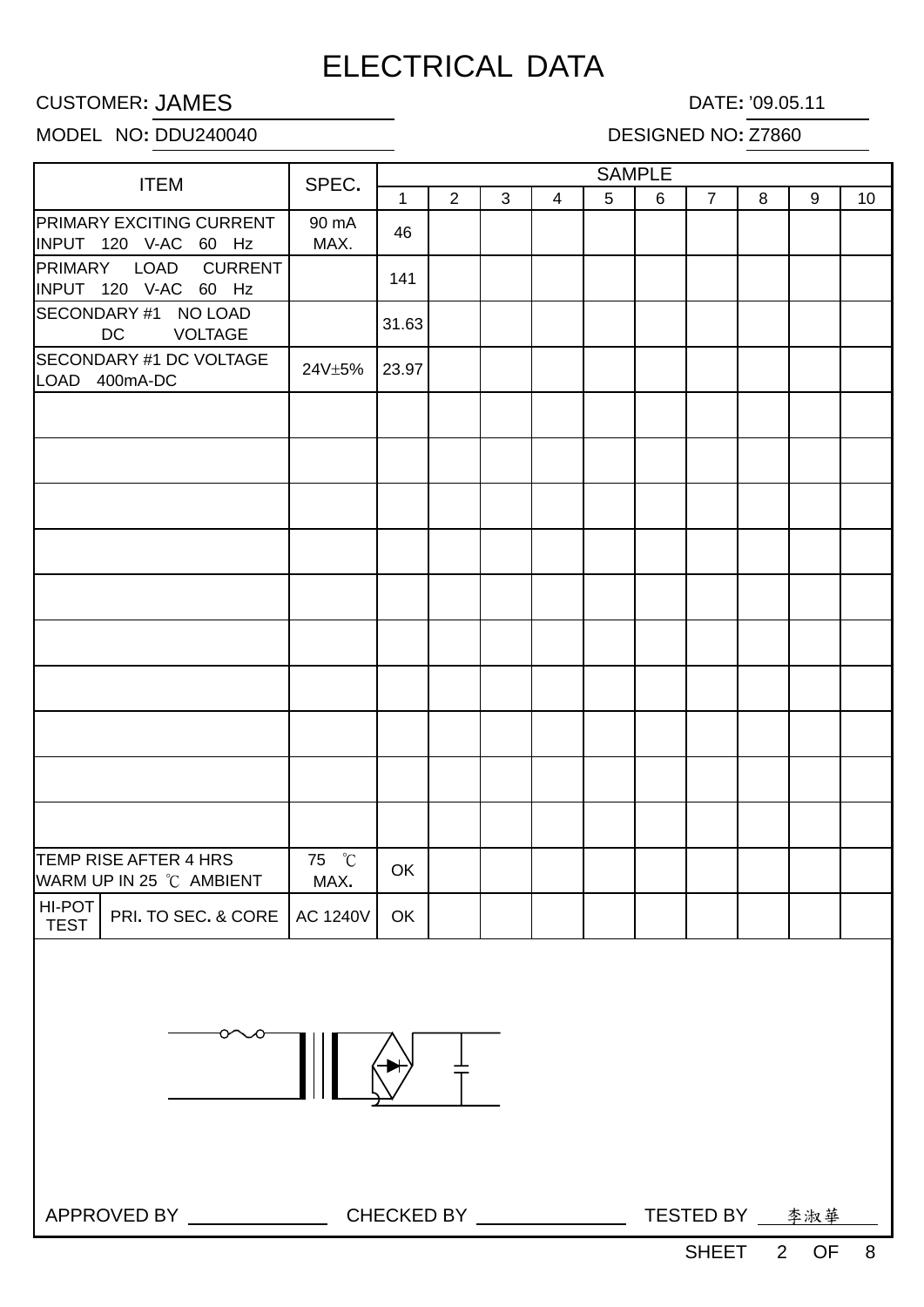聯輝電機股份有限公司

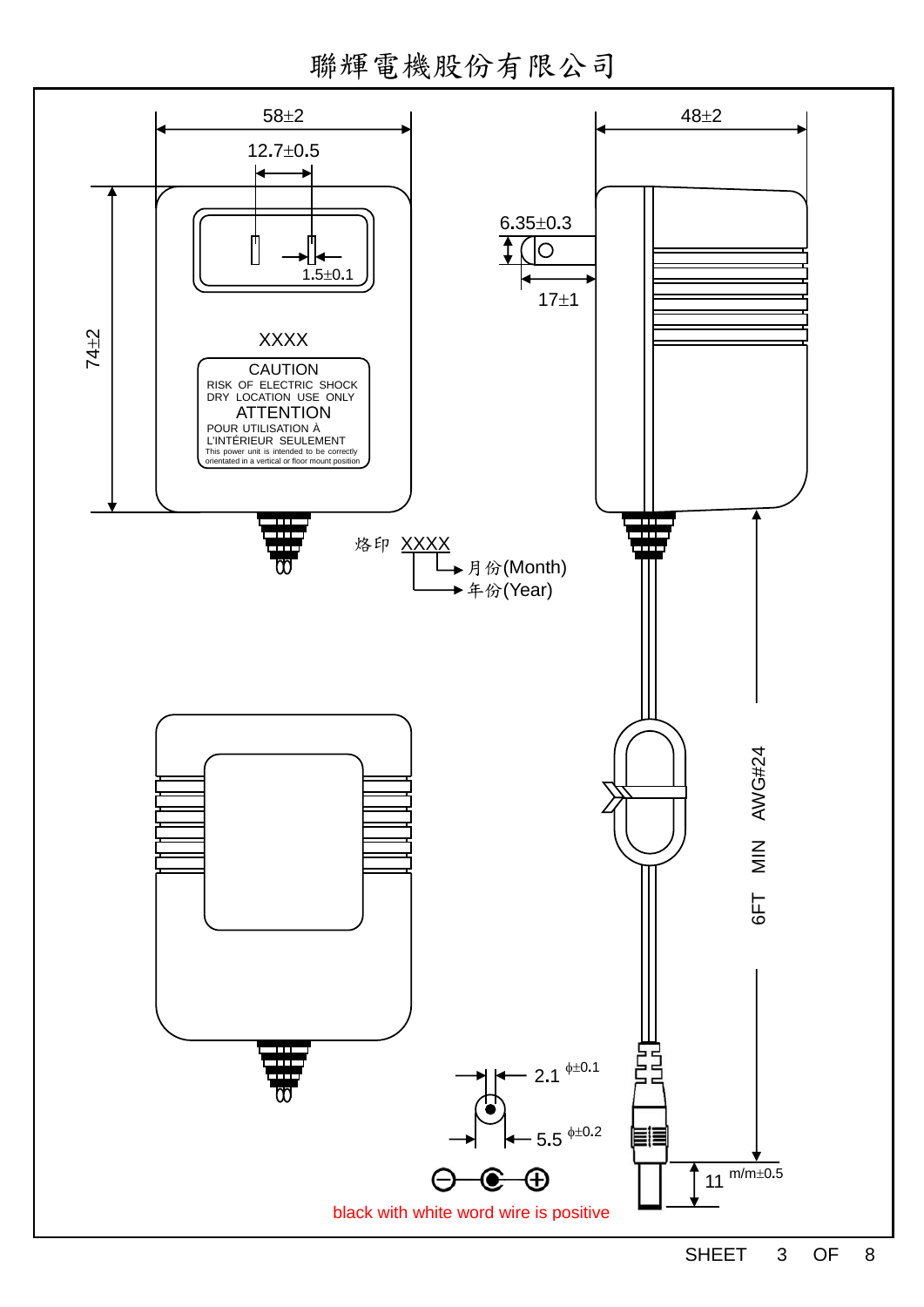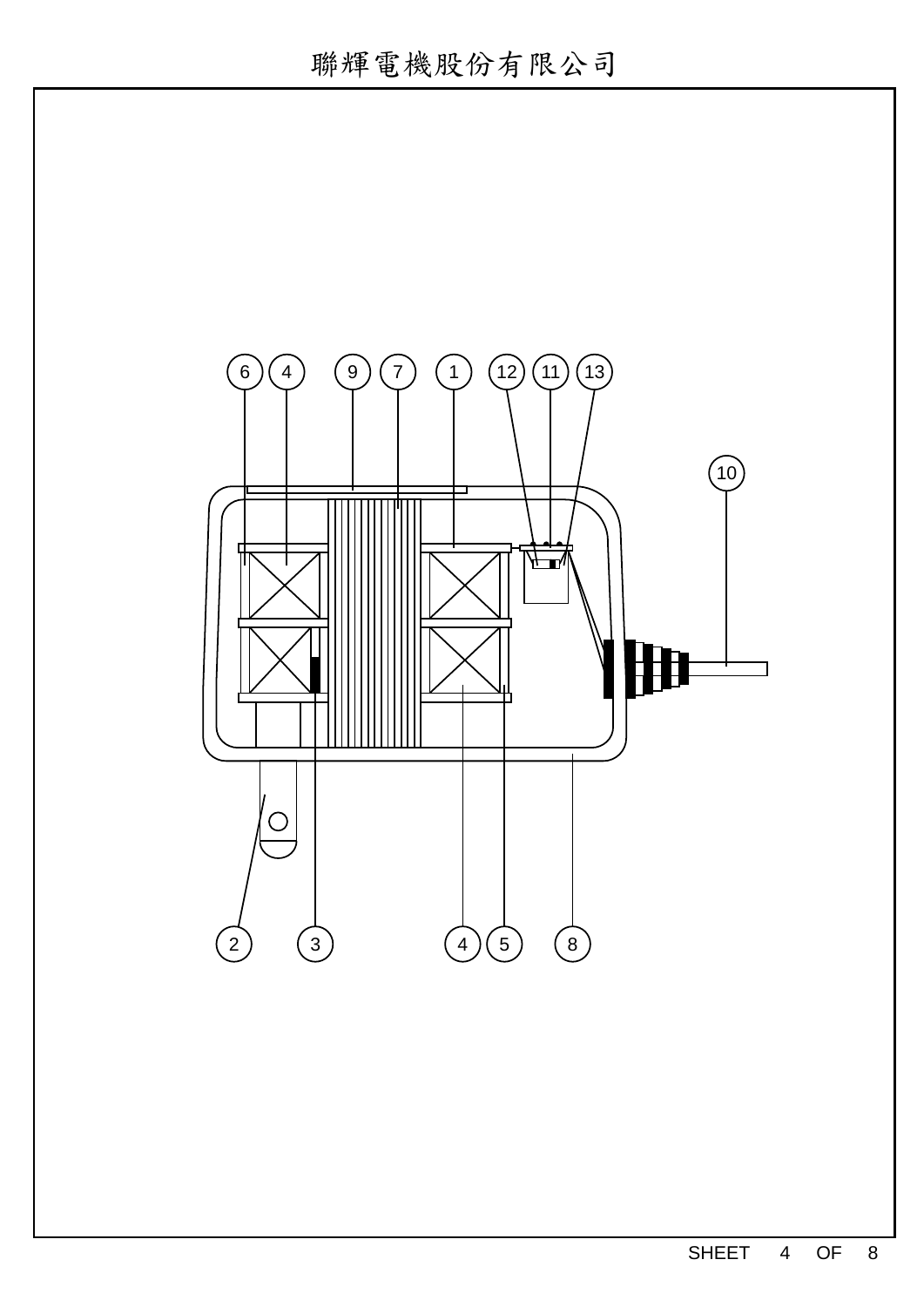# 聯輝電機股份有限公司

| <b>No</b> | <b>DESCRIPTION</b>    | <b>MATERIAL</b>        | SPEC. & Q'TY      | <b>MANUFACTURE</b>                        |
|-----------|-----------------------|------------------------|-------------------|-------------------------------------------|
|           | 1 Bobbin              | 70G33L(E41938)         |                   | East Tung Jung Plastic Hardware Co., Ltd. |
|           |                       |                        |                   | Hwa Yue Ltd.                              |
|           | 2 Primary Blades      | <b>Nickel Plating</b>  |                   | Spread Profit Electronic (Dong Guan) Co., |
|           |                       |                        |                   | Ltd.                                      |
| 3         | <b>Thermal Cutoff</b> | L20 (E142267)          | 115°C             | Joint Force Metal Research & Co.          |
|           |                       | A2-F(E140847)          | 115°C             | Aupo Electronics Ltd.                     |
|           | 4 Enamelled Wire      | Polyurethane Enameled  |                   | Feng Ching Metal Corp.                    |
|           |                       | Copper Wire(E85640(S)) |                   | Tai-I Electric Wire & Cable Co., Ltd.     |
|           | 5 Primary Outerwarp   | Polyester Film Tape    | 0.05mm(4T)        | Qun Yi Tape (Dongguan) Co., Ltd.          |
|           |                       | (E81174(S))            |                   | Chyun Yih Tape Co., Ltd.                  |
|           | 6 Secondary Outerwarp | Polyester Film Tape    | $0.025$ mm $(2T)$ | Qun Yi Tape (Dongguan) Co., Ltd.          |
|           |                       | (E81174(S))            |                   | Chyun Yih Tape Co., Ltd.                  |
|           | 7 Core                | <b>Silicon Steel</b>   | 0.5 <sub>mm</sub> | Shenzhen Chunyuan Steel Industrial Co.,   |
|           |                       |                        |                   | Ltd.                                      |
|           | 8 Enclosure           | Noryl SE100 (GE)       |                   | East Tung Jung Plastic Hardware Co., Ltd. |
|           |                       | (E161723)              |                   | Hwa Yue Ltd.                              |
|           |                       |                        |                   | Material: Sabic Innovative Plastics China |
|           |                       |                        |                   | Co Ltd                                    |
|           | 9 Nameplate           | P.V.C (MH26173(N))     | $0.35$ mm         | Guang Ming You Tong Printing Factory      |
|           | 10 Output Cord        | <b>Flexible Cord</b>   | <b>AWG#24</b>     | Huan Wei Enterprise Co., Ltd.             |
|           |                       |                        |                   | Ming Sheng Enterprise Co., Ltd.           |
|           | 11 Rectifier Board    | P.C.B.(E105119)        | 94V-0             | Chih Hsien Enterprise Co., Ltd.           |
|           | 12 Diodes             | 1N4001---5             |                   | Master Instrument Corporation Shanghai    |
|           |                       |                        |                   | Ltd.                                      |
|           | 13 Capacitor          | 1000uf/35V             |                   | Fuh Yin Electronics Co., Ltd.             |
|           |                       |                        |                   |                                           |
|           |                       |                        |                   |                                           |
|           |                       |                        |                   |                                           |
|           |                       |                        |                   |                                           |
|           |                       |                        |                   |                                           |
|           |                       |                        |                   |                                           |
|           |                       |                        |                   |                                           |
|           |                       |                        |                   |                                           |
|           |                       |                        |                   |                                           |
|           |                       |                        |                   |                                           |
|           |                       |                        |                   |                                           |
|           |                       |                        |                   |                                           |
|           |                       |                        |                   |                                           |
|           |                       |                        |                   |                                           |
|           |                       |                        |                   |                                           |
|           |                       |                        |                   |                                           |
|           |                       |                        |                   |                                           |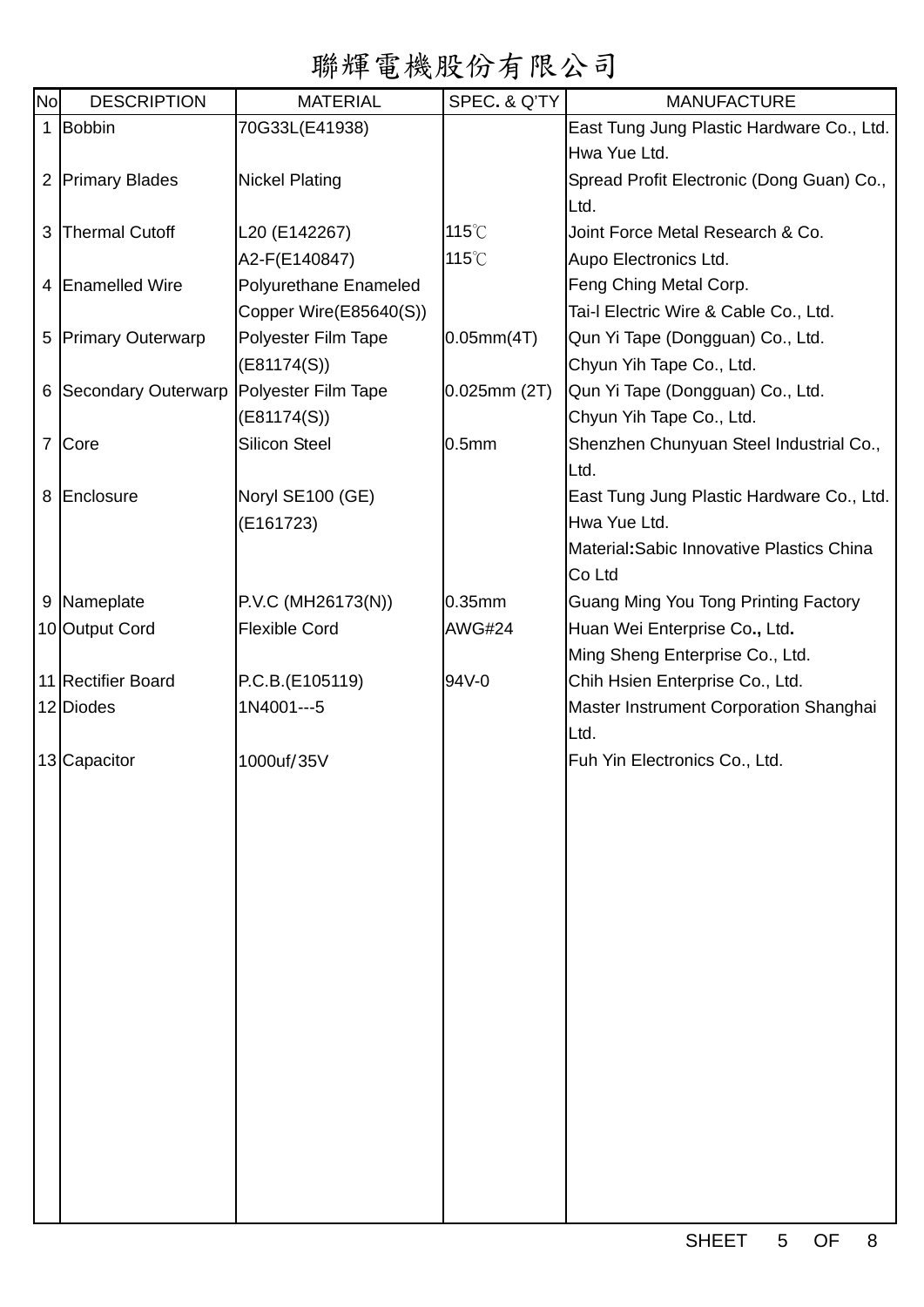聯輝電機股份有限公司